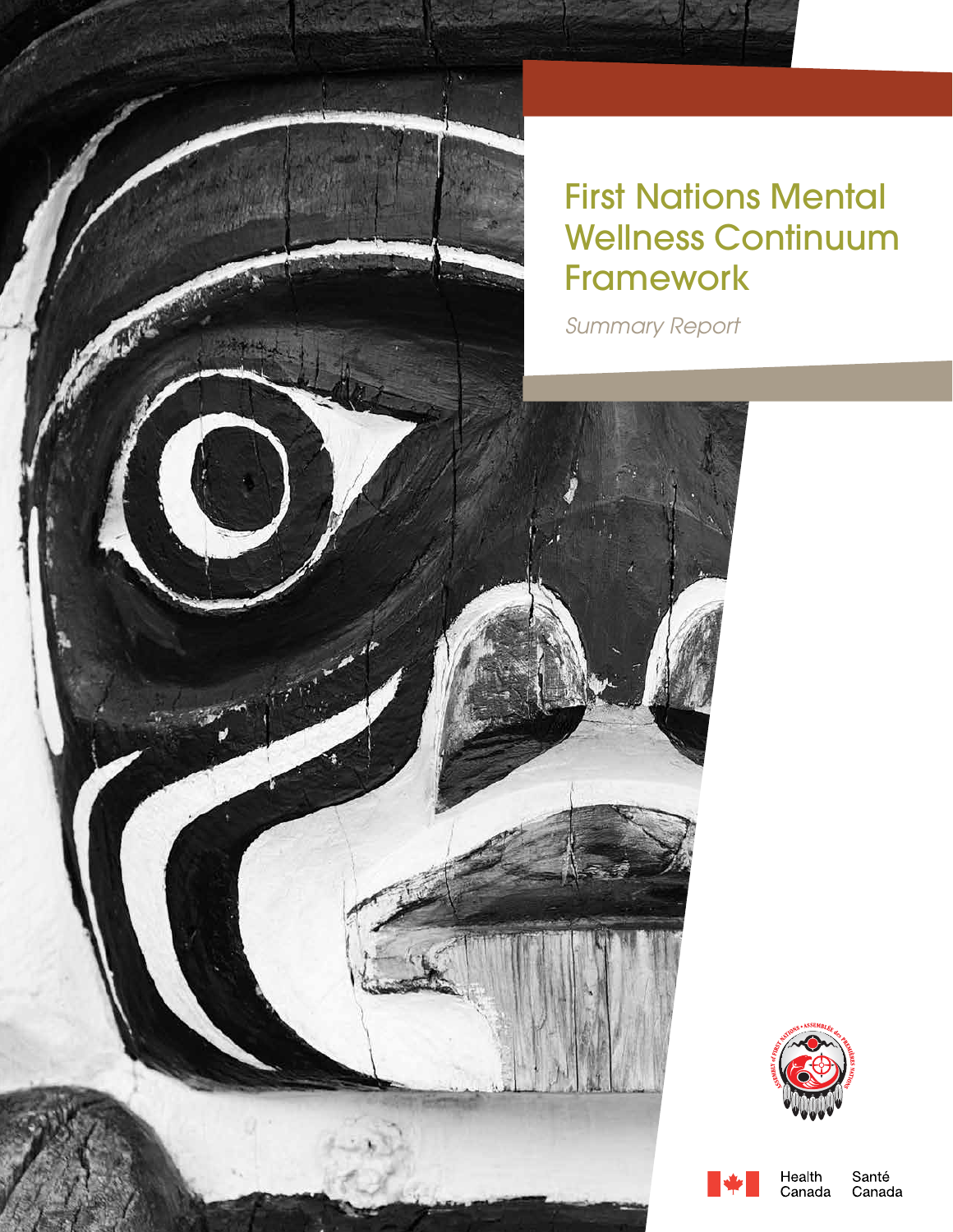**Health Canada is the federal department responsible for helping the people of Canada maintain and improve their health.** We assess the safety of drugs and many consumer products, help improve the safety of food, and provide information to Canadians to help them make healthy decisions. We provide health services to First Nations people and to Inuit communities. We work with the provinces to ensure our health care system serves the needs of Canadians.

Également disponible en français sous le titre : *Cadre du continuum du mieux-être mental des Premières Nations – Rapport sommaire*

To obtain additional information, please contact: Health Canada Address Locator 0900C2 Ottawa, ON K1A 0K9 Tel.: 613-957-2991 Toll free: 1-866-225-0709 Fax: 613-941-5366 TTY: 1-800-465-7735 Email: publications@hc-sc.gc.ca

This publication can be made available in alternative formats upon request.

© Her Majesty the Queen in Right of Canada, as represented by the Minister of Health, 2015

Publication date: January 2015

This publication may be reproduced for personal or internal use only without permission provided the source is fully acknowledged.

| <b>PRINT</b> | Cat.: H34-278/2-2014E   | PDF | Cat.: H34-278/2-2014E-PDF | Pub.: 140360 |
|--------------|-------------------------|-----|---------------------------|--------------|
|              | ISBN: 978-1-100-25329-9 |     | ISBN: 978-1-100-25330-5   |              |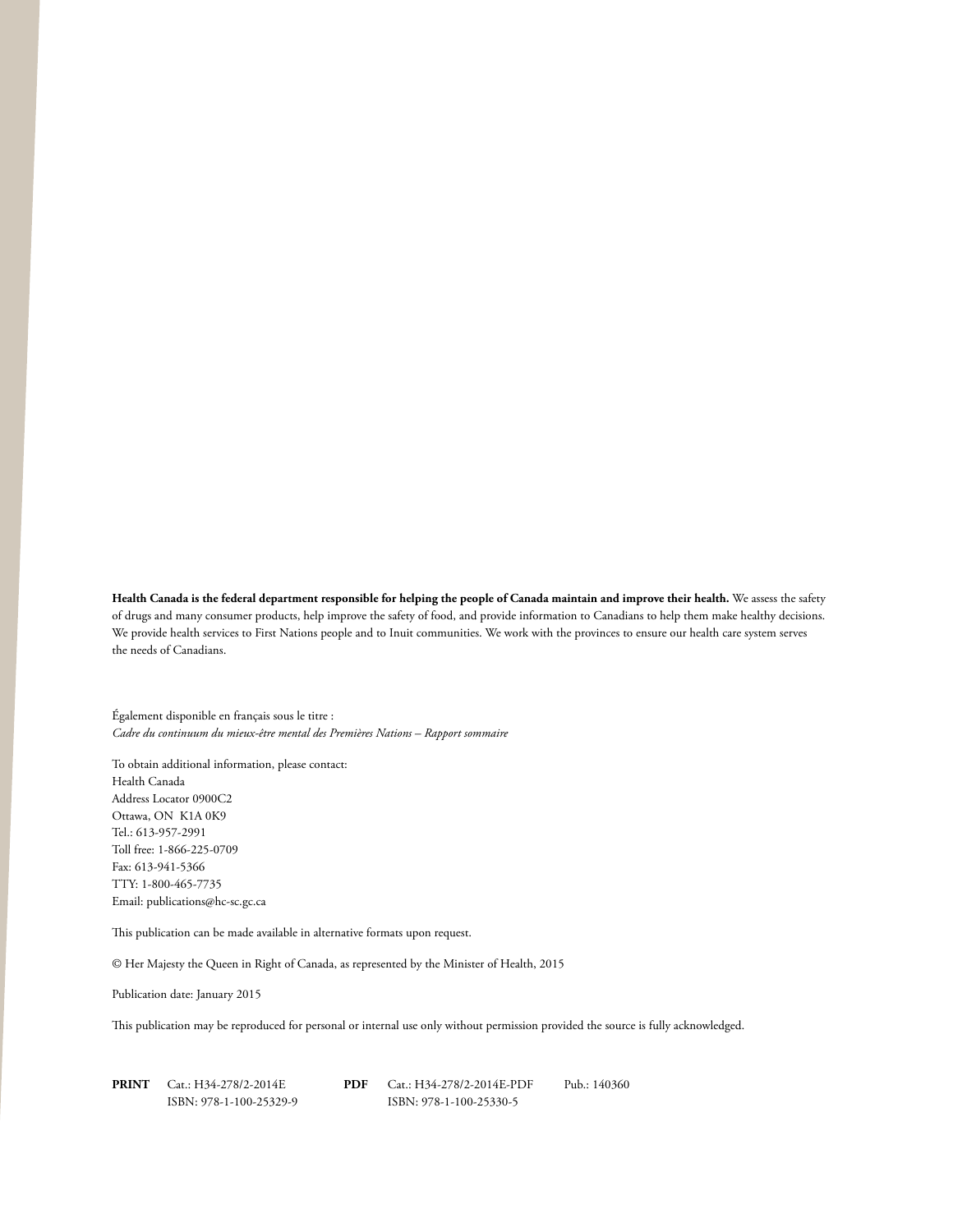# Table of Contents

| Model and Continuum of Mental Wellness Services  2                |
|-------------------------------------------------------------------|
|                                                                   |
| Theme 2: Community Development, Ownership and Capacity Building 6 |
| Theme 3: Quality Care System and Competent Service Delivery7      |
|                                                                   |
|                                                                   |
|                                                                   |

≣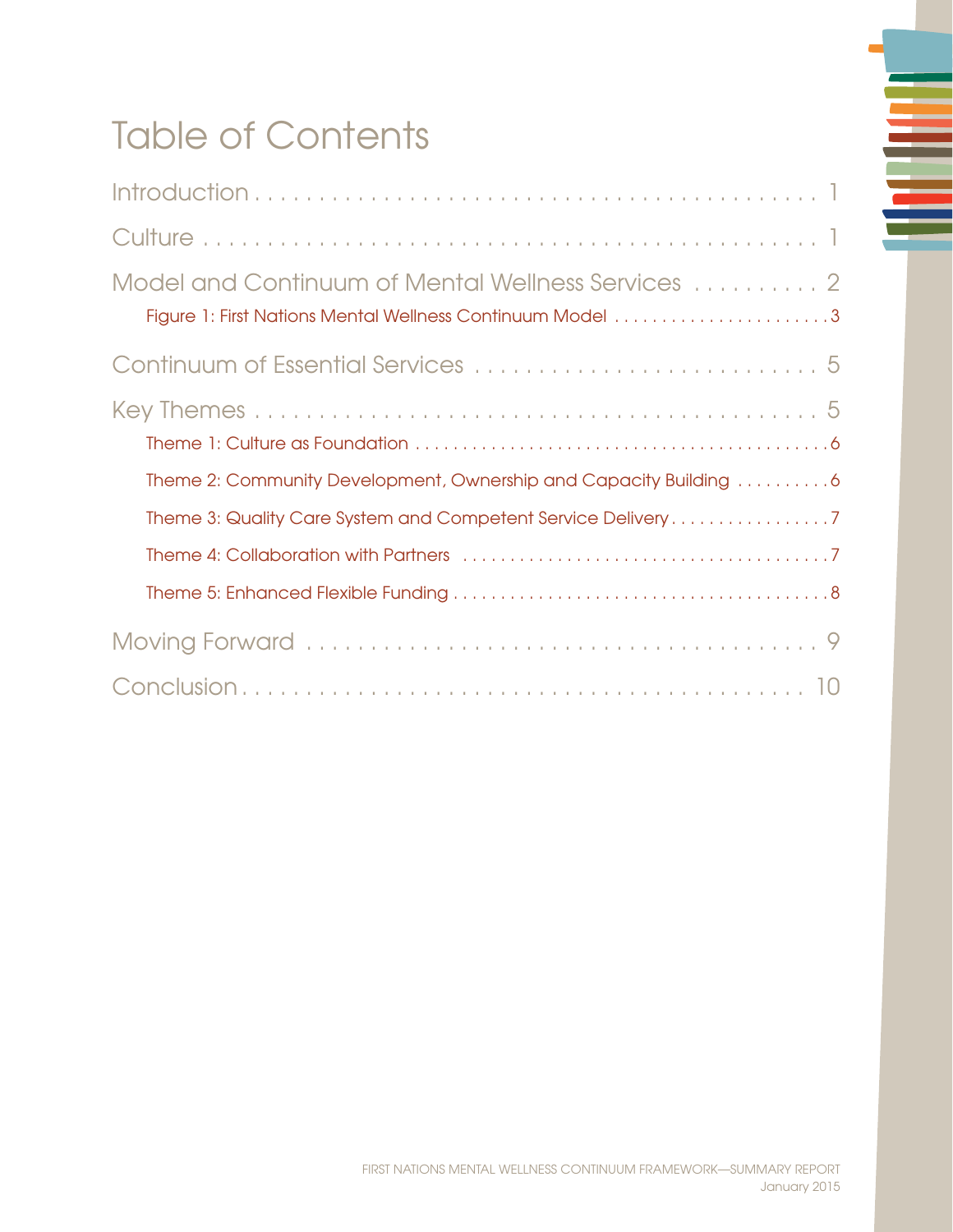

*Mental wellness is a balance of the mental, physical, spiritual, and emotional. This balance is enriched as individuals have: purpose in their daily lives whether it is through education, employment, care-giving activities, or cultural ways of being and doing; hope for their future and those of their families that is grounded in a sense of identity, unique Indigenous values, and having a belief in spirit; a sense of belonging and connectedness within their families, to community, and to culture; and finally a sense of meaning and an understanding of how their lives and those of their families and communities are part of creation and a rich history.*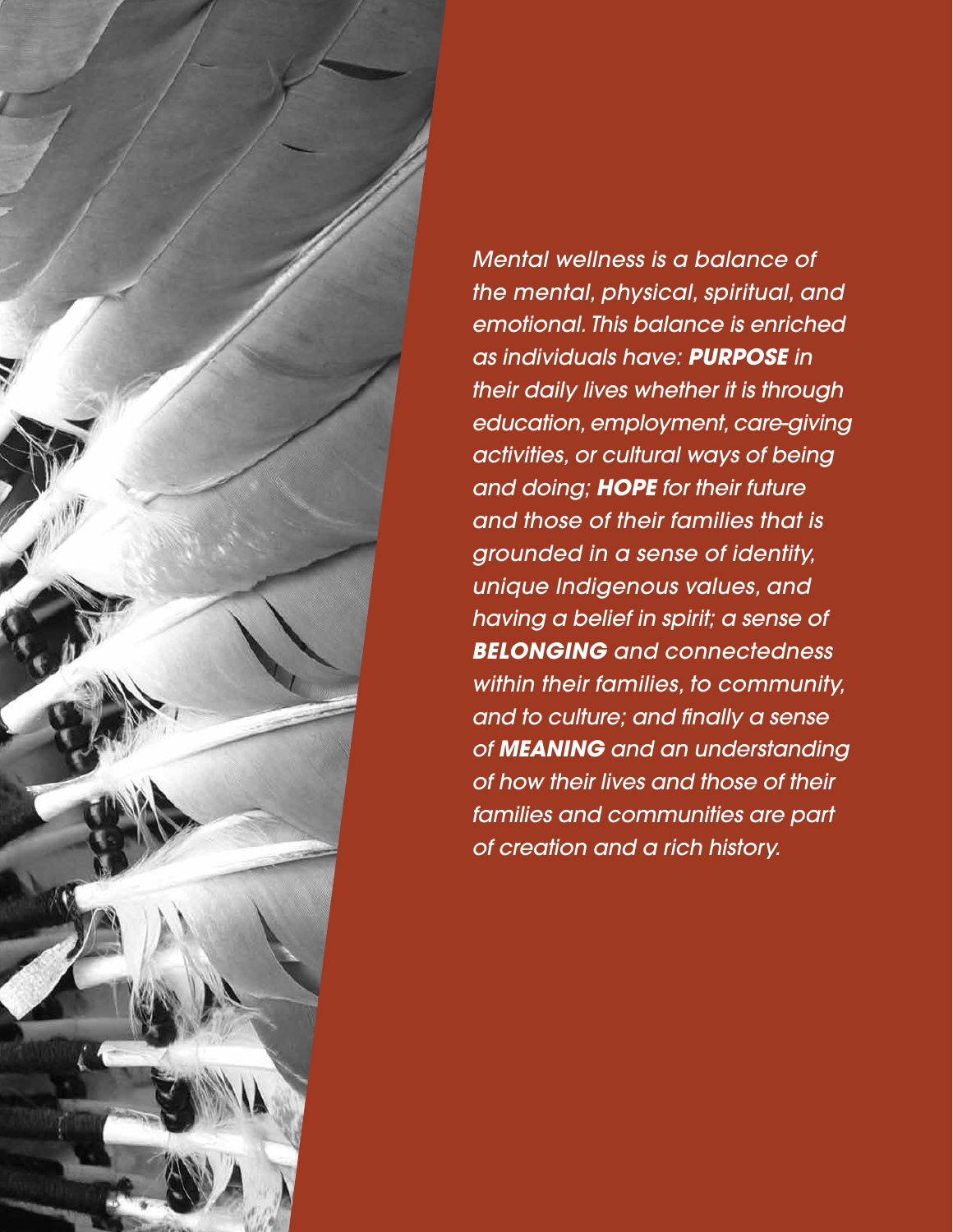# <span id="page-4-0"></span>**Introduction**

Mental health and substance use issues continue to be a priority concern for many First Nations communities. While there are different kinds of specific mental health issues that can affect communities, mental wellness is a broader term that can be defined as a state of well-being in which the individual realizes his or her own potential, can cope with the normal stresses of life, and is able to make a contribution to her or his own community.

Mental wellness is supported by culture, language, Elders, families, and creation, and is necessary for healthy individual, community and family life. First Nations embrace the achievement of whole health—physical, mental, emotional, spiritual, social, and economic wellbeing—through a coordinated, comprehensive approach that respects, values, and utilizes First Nations cultural knowledge, approaches, languages, and ways of knowing.

Federal, provincial, and territorial mental wellness programs and services seek to address the indicators that challenge wellness in many First Nations communities; however, there are gaps in services. Further, programs and services are not always delivered in a culturally safe manner. As a result, First Nations communities and leadership have been calling for the development of a coordinated, comprehensive approach to mental health and addictions programming. In response, the First Nations and Inuit Health Branch (FNIHB), the Assembly of First Nations (AFN), and Indigenous mental health leaders from various First Nations nongovernment organizations jointly developed the First Nations Mental Wellness Continuum Framework (the Framework).

## **Culture**

The cultural values, sacred knowledge, language, and practices of First Nations are essential determinants of individual, family, and community health and wellness. Despite the impacts of colonization, many First Nations people have maintained their cultural knowledge in their ways of living (with the land and with each other) and in their language. These foundations have ensured First Nations people have strength, laughter, and resilience. Cultural knowledge about mental wellness does not narrowly focus on "deficits". Rather, it is grounded in strengths and resilience. Culture is the foundation for a "good life", and the knowledge contained within culture applies across the life span and addresses all aspects of life.

**First Nation languages, culture, AND TEACHINGS** are tied to the past, the present, and the future—they are the stepping stones to a brighter tomorrow. First Nations individuals, families, and communities have a wealth of knowledge from which to draw to know how to live in balance, to care for themselves and others, and to restore balance when it is lost.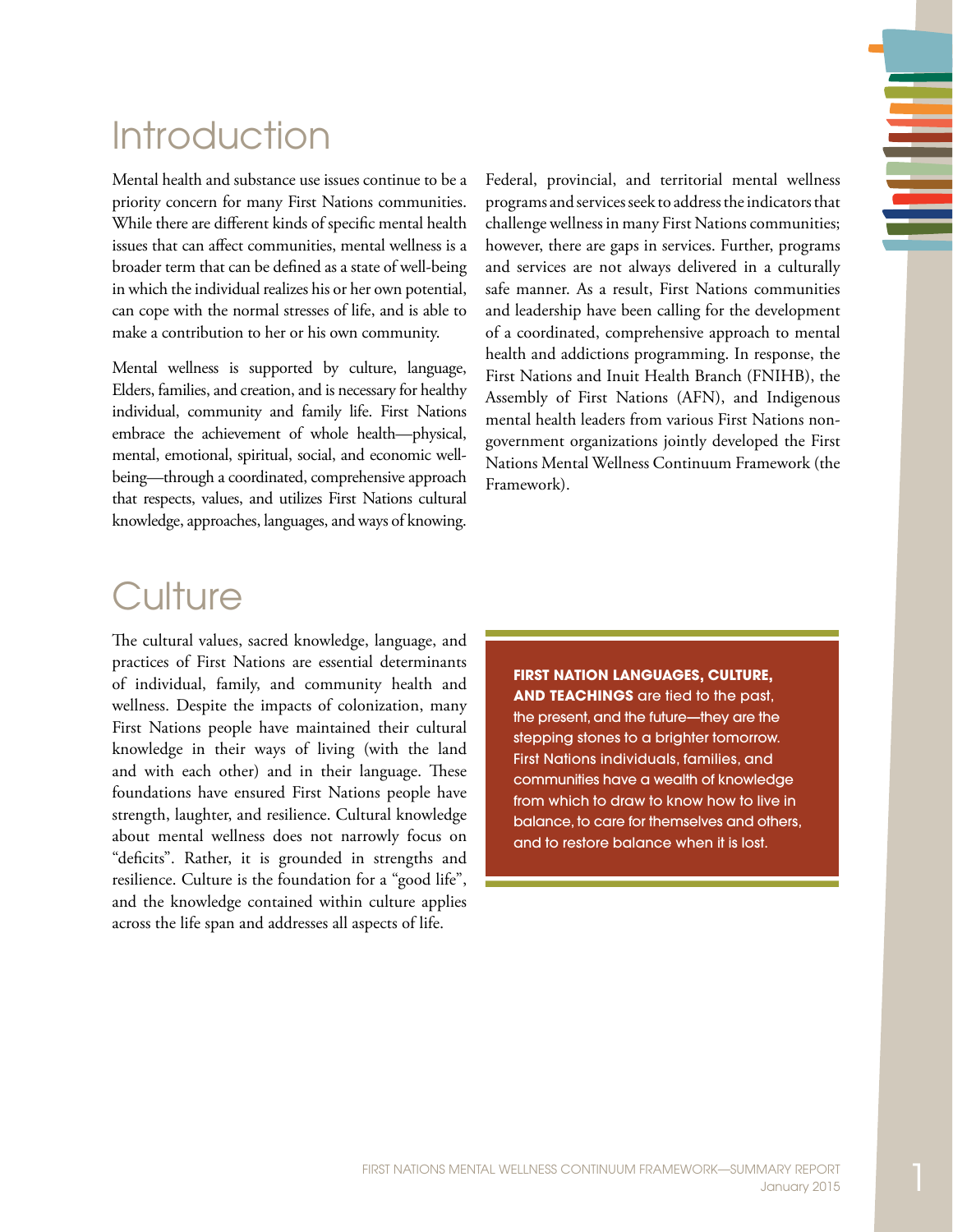## <span id="page-5-0"></span>Model and Continuum of Mental Wellness Services

The First Nations Mental Wellness Continuum (the Continuum) is a complex model, rooted in culture and comprised of several layers and elements foundational to supporting First Nations mental wellness. Embedded within the model are the key themes that emerged through dialogue with partners as well as the social determinants of health that are critical to supporting and maintaining wellness. The Continuum must be supported by a number of partners at several levels, such as:

- **Communities**
- **Nations**
- **Regional Entities**
- Federal Government,
- Provincial and Territorial Governments,
- Non-government Organizations, and
- Private Industry.

The model also includes a number of elements that support the health system, specifically: governance, research, workforce development, change and risk management, self-determination, and performance measurement.

The Continuum aims to support all individuals across the lifespan, including those with multiple and complex needs. The centre of the model refers to the interconnection between mental, physical, spiritual, and emotional behaviour—purpose, hope, meaning, and belonging. A balance between all of these elements leads to optimal mental wellness.

| Legend (from centre to outer ring) |                                                                                                                                                                                                                                                                                                                                                                                                           |  |  |  |  |  |
|------------------------------------|-----------------------------------------------------------------------------------------------------------------------------------------------------------------------------------------------------------------------------------------------------------------------------------------------------------------------------------------------------------------------------------------------------------|--|--|--|--|--|
|                                    | Four Directions (outcomes)—Hope; Belonging; Meaning; and Purpose.                                                                                                                                                                                                                                                                                                                                         |  |  |  |  |  |
|                                    | Community-Kinship, Clan, Elders; and Community.                                                                                                                                                                                                                                                                                                                                                           |  |  |  |  |  |
|                                    | Populations—Infants and Children; Youth; Adults; Gender—Men, Fathers and Grandfathers; Gender—Women, Mothers and Grandmothers; Health Care<br>Providers; Community Workers; Seniors; Two-Spirit People and LGBTQ; Families and Communities; Remote and Isolated Communities; Northern Communities;<br>and Individuals in Transition and Away from Reserve.                                                |  |  |  |  |  |
|                                    | Specific Population Needs—Intergenerational Impacts of Colonization and Assimilation; People Involved with Care Systems and Institutional Systems; Individuals<br>with Process Addictions; Individuals with Communicable and Chronic Diseases; Individuals with Co-occurring Mental Health and Addictions Issues; Individuals with<br>Acute Mental Health Concerns; Crisis; and People with Unique Needs. |  |  |  |  |  |
|                                    | Continuum of Essential Services-Health Promotion, Prevention, Community Development and Education, Early Identification and Intervention, Crisis<br>Response, Coordination of Care and Care Planning, Detox, Trauma-informed Treatment, and Support and Aftercare.                                                                                                                                        |  |  |  |  |  |
|                                    | Supporting Elements—Performance Measurement; Governance; Research; Education; Workforce Development; Change Management and Risk Management;<br>and Self-determination.                                                                                                                                                                                                                                    |  |  |  |  |  |
|                                    | Partners in Implementation—Non-governmental Organizations; Provincial and Territorial Government; Federal Government; Regional Entities; Nations;<br>Communities; and Private Industry.                                                                                                                                                                                                                   |  |  |  |  |  |
|                                    | Indigenous Social Determinants of Health-Environmental Stewardship; Social Services; Justice; Education and Lifelong Learning; Language, Heritage<br>and Culture; Urban and Rural; Land and Resources; Economic Development; Employment; Health Care; and Housing.                                                                                                                                        |  |  |  |  |  |
|                                    | Key Themes for Mental Wellness—Community Development, Ownership and Capacity Building; Quality Care System and Competent Service Delivery;<br>Collaboration with Partners; and Enhanced Flexible Funding.                                                                                                                                                                                                 |  |  |  |  |  |
|                                    | Culture as Foundation—Elders; Cultural Practitioners; Kinship Relationships; Language; Practices; Ceremonies; Knowledge; Land; and Values.                                                                                                                                                                                                                                                                |  |  |  |  |  |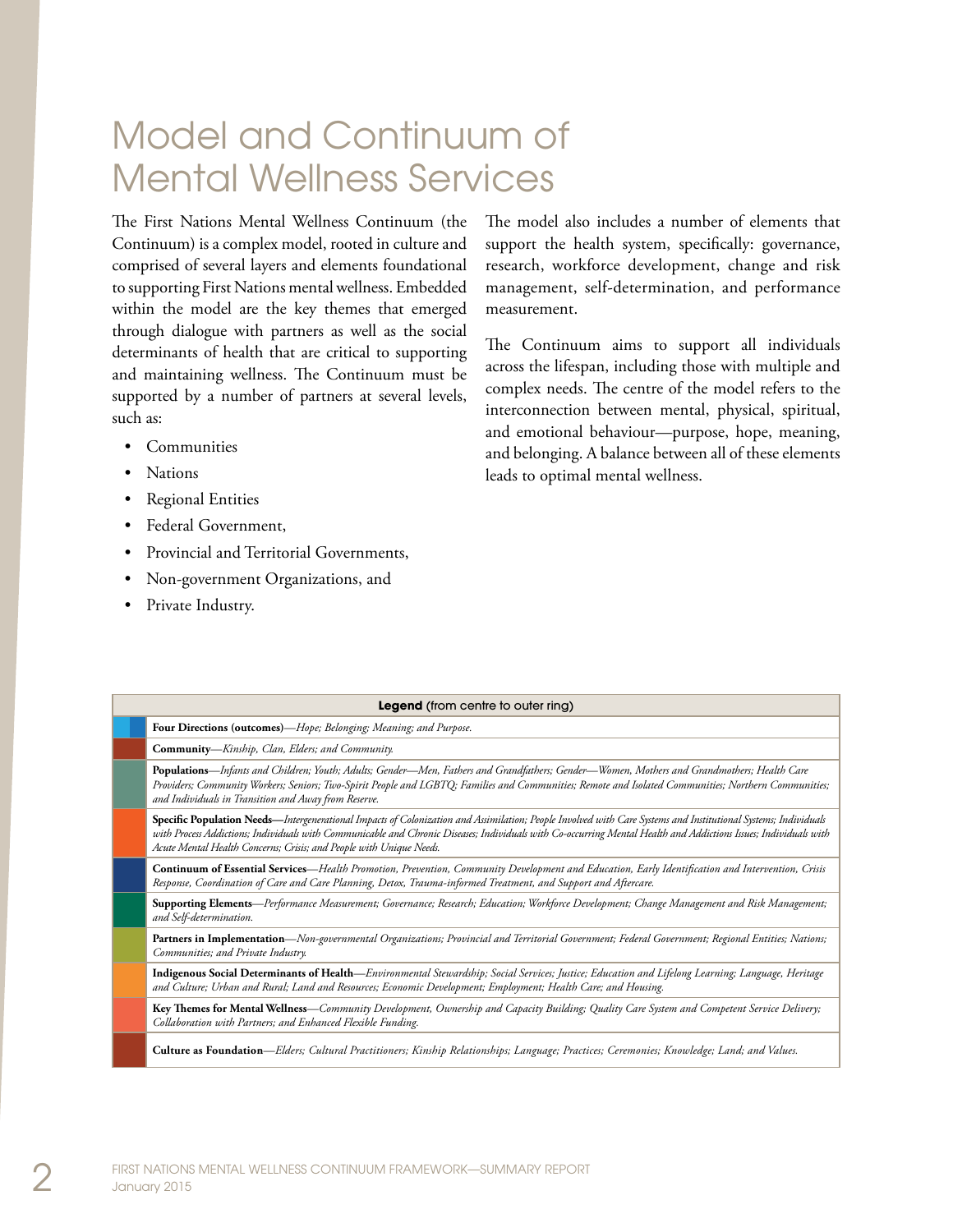#### Figure 1: First Nations Mental Wellness Continuum Model

<span id="page-6-0"></span>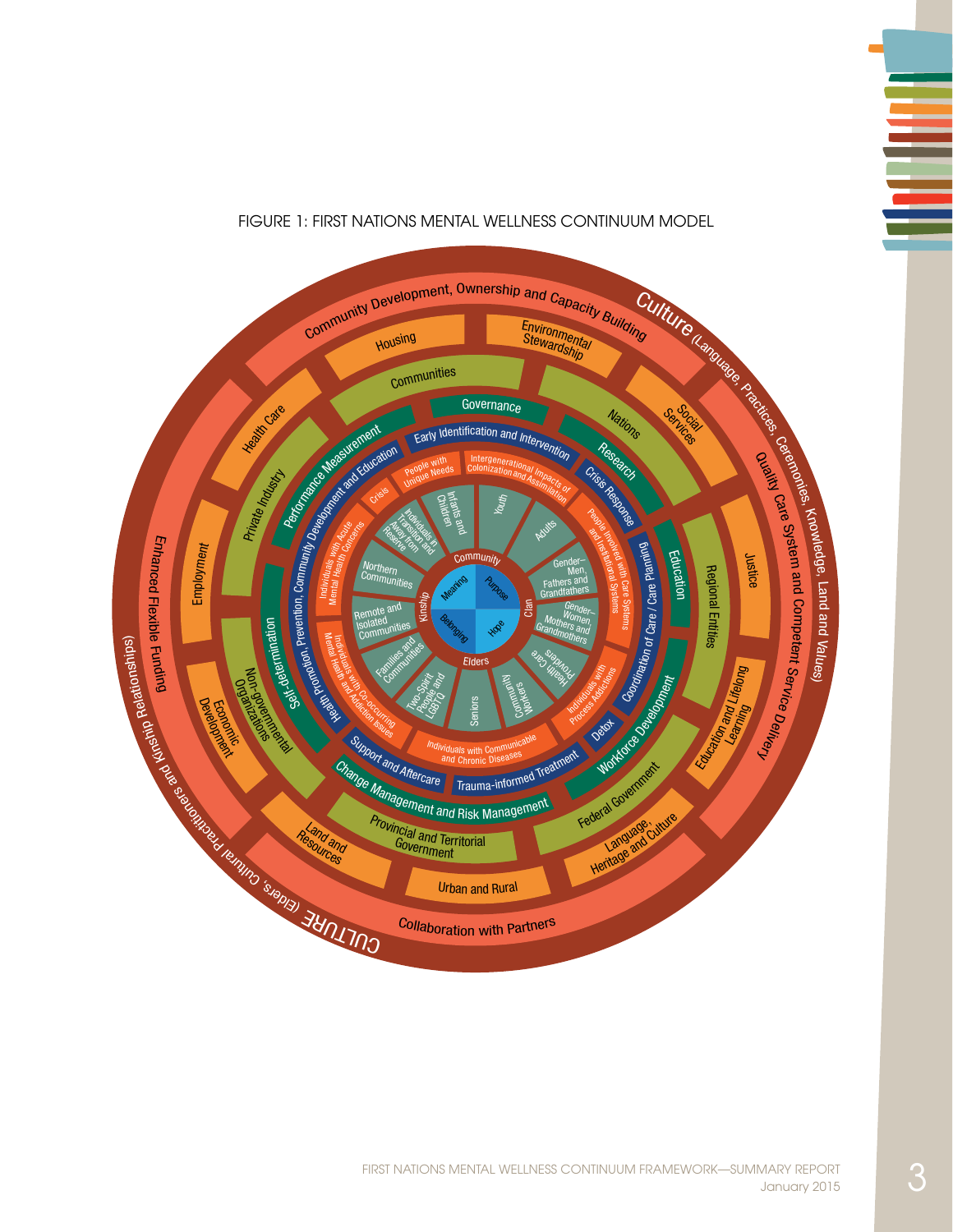

### The **systems approach** to

addressing care is inclusive of the full range of services, supports, and partners who have a role in addressing mental wellness issues among First Nations people. This includes, for example, First Nations communitybased services and supports but also other related partners and jurisdictions (e.g., housing, education, employment, and federal correctional services). It is recognized that no single sector or jurisdiction can support individuals and their families alone. A systems approach provides a framework through which all services, supports, and partners can enhance the overall coordination of responses to the full array of risks and harms associated with mental wellness issues among First Nations.

*Honouring Our Strengths*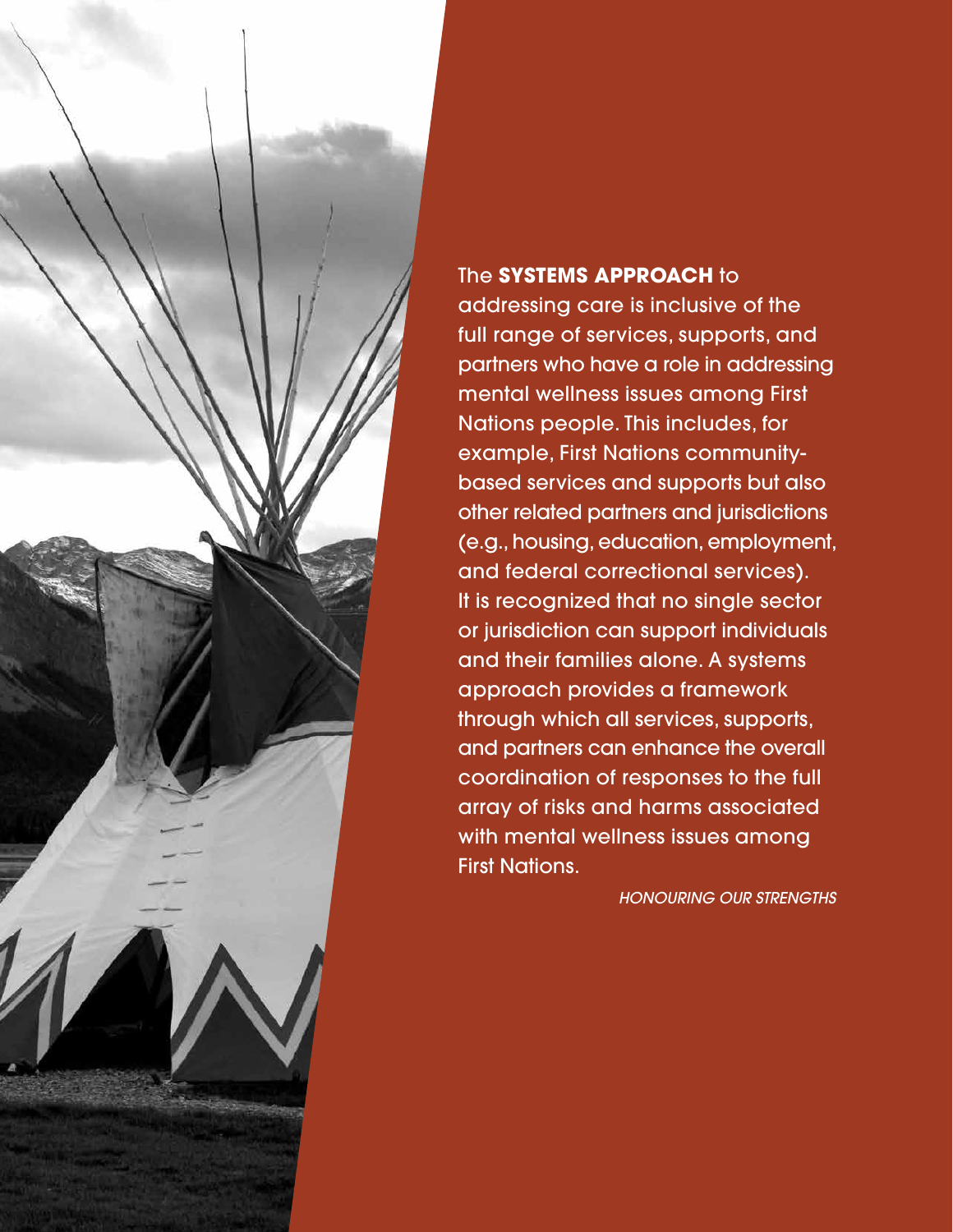# <span id="page-8-0"></span>Continuum of Essential Services

A full spectrum of culturally competent supports and services is necessary to support mental wellness. This continuum includes:

- • Health Promotion, Prevention, Community Development, and Education
- • Early Identification and Intervention
- Crisis Response
- Coordination of Care and Care Planning
- Detox
- • Trauma-informed Treatment
- Support and Aftercare

It is recognised that not all of these services will be available in every community; but, through collaboration and comprehensive planning, all communities can have access to key services. By identifying the key services, it is possible to identify gaps and avoid duplicating services that are already available within the community, an adjacent community, or from the provincial or territorial governments.

# Key Themes

During regional discussion sessions, the National Gathering, the federal discussion, and the National Validation and Implementation Session, several key themes emerged that have shaped the Framework and the Continuum. These themes are:

- Culture as Foundation
- Community Development, Ownership, and Capacity Building
- • Quality Care System and Competent Service Delivery
- **Collaboration with Partners**
- Enhanced Flexible Funding

A list of Implementation Opportunities has been created which will provide guidance to communities and partners at the community, regional, provincial, territorial, federal, and national level on concrete strategies and activities for each theme. This evergreen document will be continually updated as progress is made towards completion of implementation opportunities and as new opportunities emerge.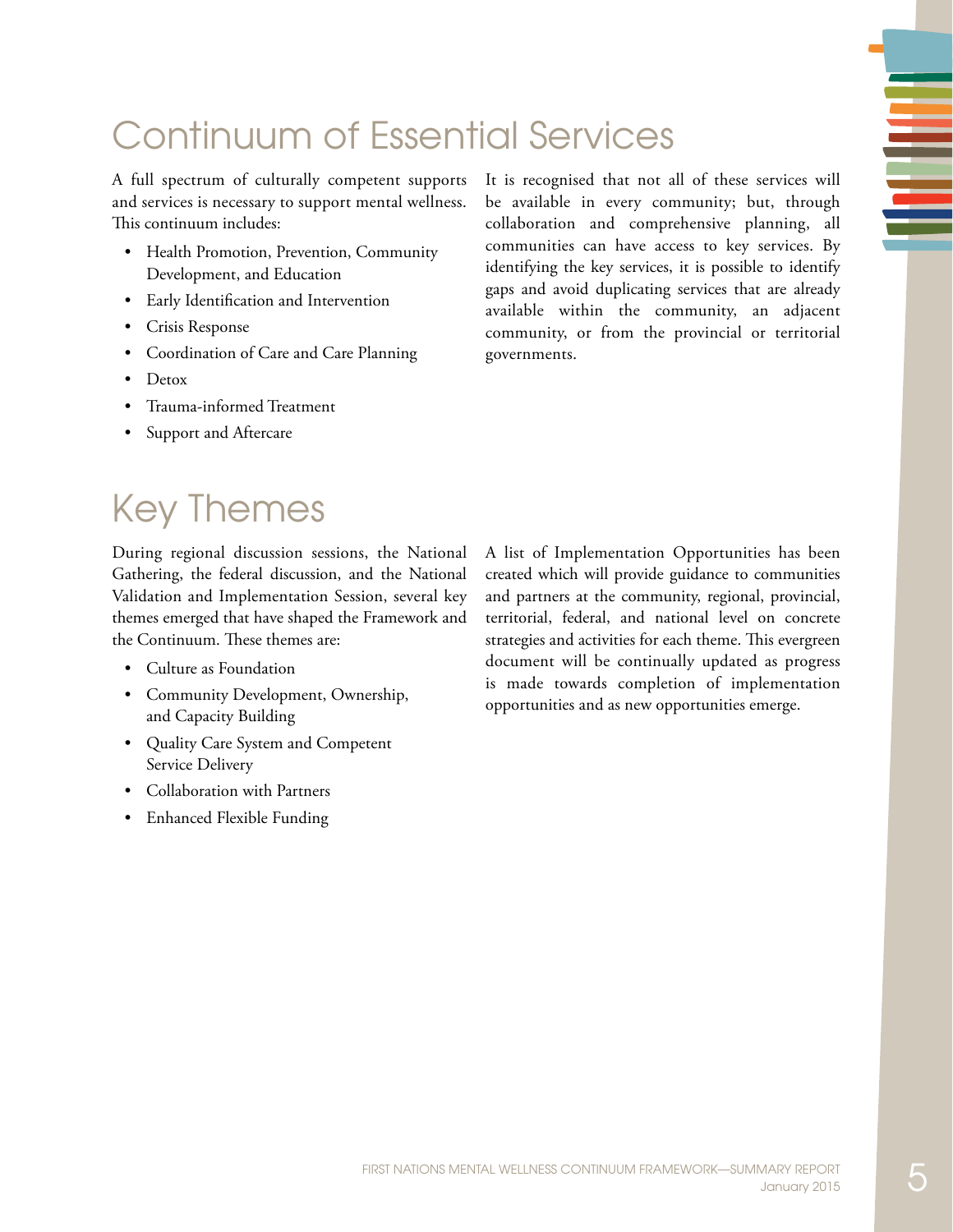#### <span id="page-9-0"></span>Theme 1: Culture as Foundation

First Nations leadership, youth, community members, and Elders have made it clear that culture must be at the centre of mental wellness. Culture must not only guide our work, it must be understood as an important social determinant of health. Culturally specific interventions are holistic; they attend to the spirit, mind, body, and emotions simultaneously. Culture as a foundation implies that all health services and programs related to First Nations go above and beyond creating culturally relevant programs and safe practices. As such, culture as a foundation means starting from the point of Indigenous knowledge and culture and then integrating current policies, strategies, and frameworks.

#### **Priorities for Action:**

- Responding to the Diversity of First Nations Communities
- Defining Culture
- Valuing Cultural Competency, Cultural Safety and Indigenous Knowledge
- • Understanding the Role of Language in Mental Wellness

### Theme 2: Community Development, Ownership and Capacity Building

Community development, ownership, and capacity building are significant factors which must be taken into account in enhancing First Nations mental wellness. For example, community experience and research have demonstrated the positive impact that community ownership of local programs and infrastructure can have on First Nations mental wellness. Community development, ownership, and capacity building will play a key role in ensuring that the continuum of mental wellness programs and services for First Nations are relevant, effective, and meet community needs.

#### **Priorities for Action:**

- **First Nations Control of Services**
- **Building on Community Priorities**
- Developing Community Wellness Plans
- • Working Together in Partnership
- Investing in Community
- Development and Capacity Building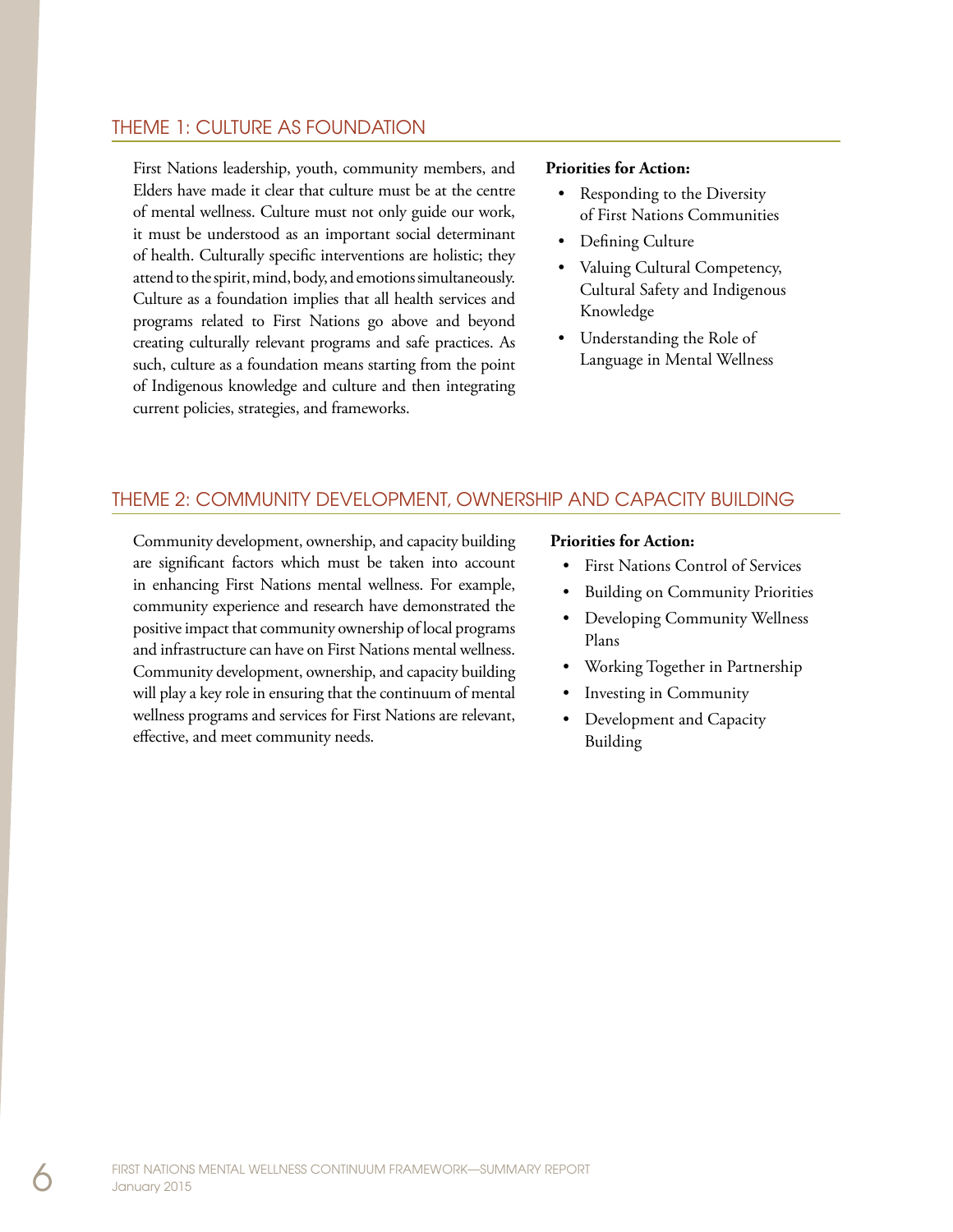### <span id="page-10-0"></span>Theme 3: Quality Care System and Competent Service Delivery

Mental Wellness depends on access to a full spectrum of culturally competent supports and services. It is essential that the continuum of services be located within a quality care system and that the services and supports be of high quality and culturally competent. First Nations organzations, provincial, territorial, and federal governments, and other key partners will need to work together to achieve this standard. It also requires attention to the key elements that support a quality care system, such as performance measurement, governance, and workforce development.

#### **Priorities for Action:**

- Delivering Accessible Services
- Providing Quality Mental Wellness Programs and Services
- Responsiveness, Flexibility, Reliability
- Proactive Planning and Crisis Supports and Services
- • Delivering Trauma-informed Care
- Promoting and Recognizing a Culturally Competent Workforce
- Providing Education, Training and Professional Development
- Supporting Worker Wellness

### Theme 4: Collaboration with Partners

Enhancing First Nations mental wellness requires strategic action that goes beyond the mandate of the First Nations and Inuit Health Branch. It involves other federal government departments, provincial and territorial governments, and First Nations communities and requires supports and services that cross the health, justice, employment, and social service sectors. These partners must work collaboratively and cooperatively to ensure that a coordinated, comprehensive continuum of mental wellness services is available to those who require it. Currently, although it is recognized that there are shared roles and responsibilities, these roles and responsibilities are not always clear.

#### **Priorities for Action:**

- Defining Clear Roles and Responsibilities
- Establishing Leadership
- Creating Partnerships and Networking
- Developing System Navigators, and Case Managers
- Providing Advocacy
- Raising Awareness–Reduction of Stigma and Protection of Privacy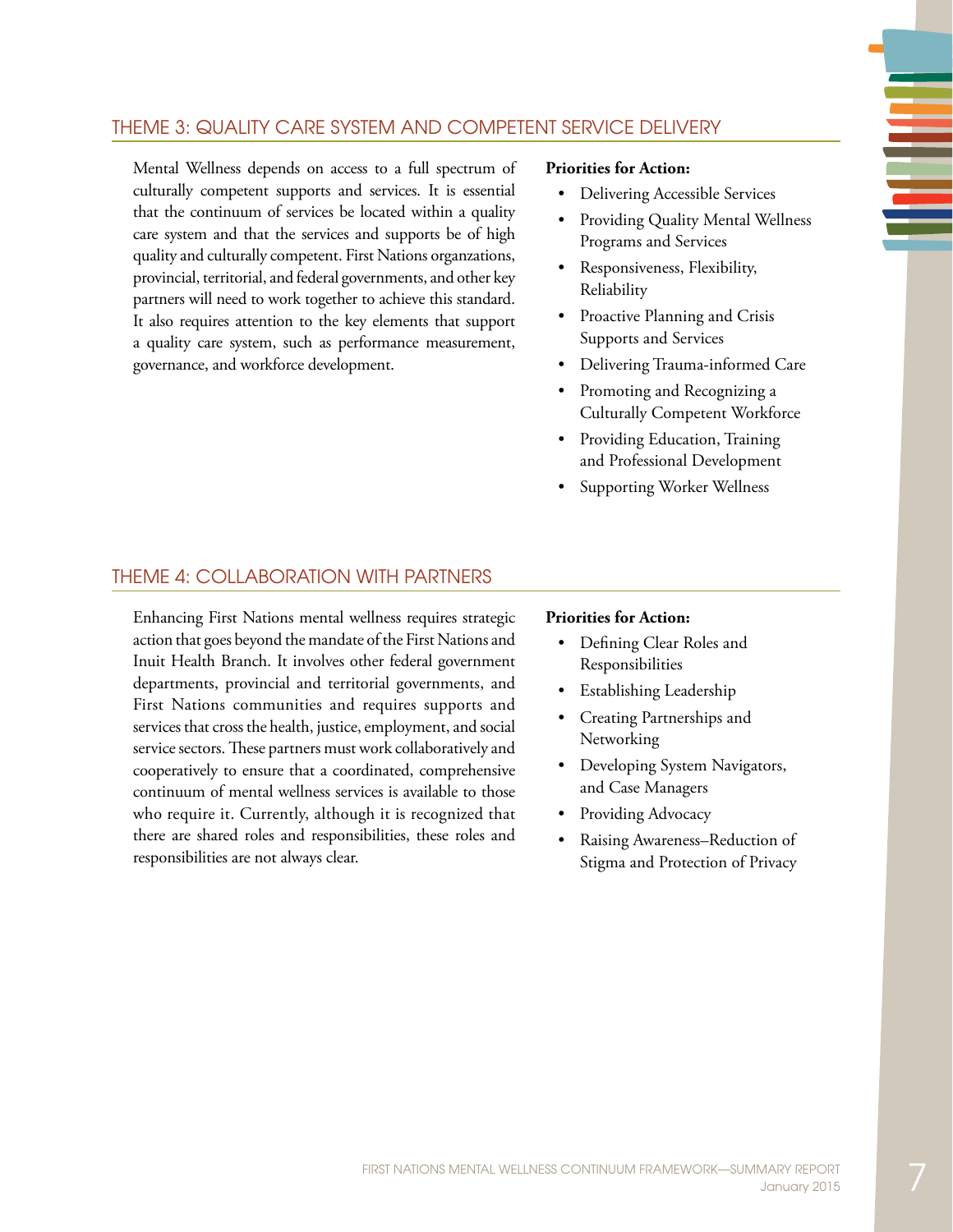### <span id="page-11-0"></span>Theme 5: Enhanced Flexible Funding

Funding alone isn't sufficient to ensure a coordinated, comprehensive approach to mental wellness; however, participants in the various engagement sessions communicated that additional funding and the flexibility and permanency of current funding are critical factors. The lack of adequate and sustainable funding and the continuous focus on project funding were identified by participants in regional and national discussions as harmful to mental wellness. Currently, funding and decisionmaking that affect First Nations are siloed within multiple federal, provincial, and territorial departments, making it challenging to address the determinants of health and to develop comprehensive approaches to mental wellness.

#### **Priorities for Action:**

- Providing Additional Funding
- Moving Away from Time-limited and Siloed Funding
- Increasing Flexibility of Funding

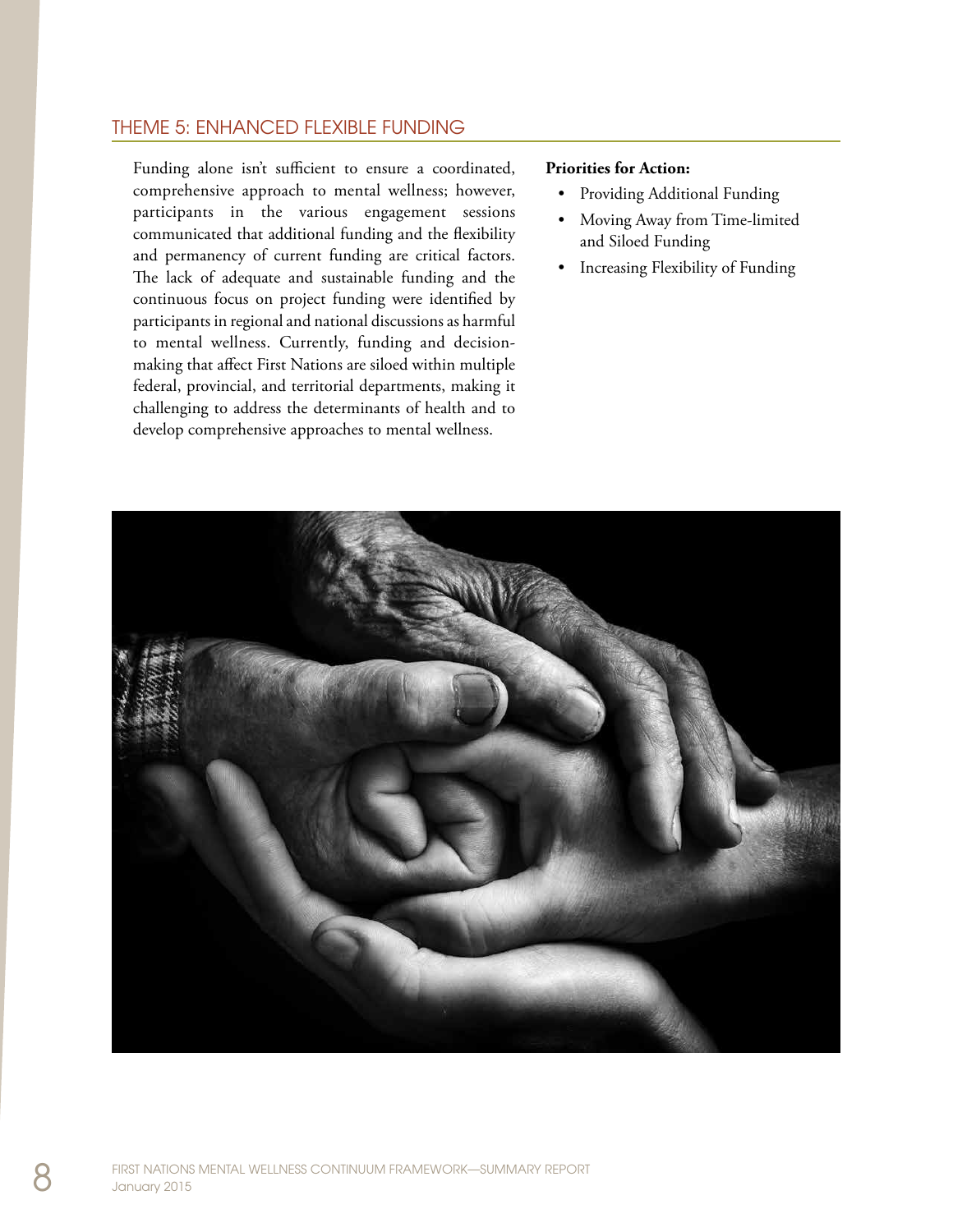## <span id="page-12-0"></span>Moving Forward

A strength of the Framework process has been its connection to a wide range of regional and national First Nations health and wellness networks, which have guided the process, shaped the Framework's vision, and supported engagement with First Nations communities. Specific direction for the implementation of the Framework has been developed in collaboration with key partners who will continue to refine ideas throughout implementation.

The Framework process has helped to develop a commitment to a shared vision for mental wellness. For successful implementation, key stakeholders must take action within their existing resources and collaborate with other partners. Achieving the envisioned mental wellness continuum will require sustained commitment, collaboration, and partnerships, supported by effective leadership across the system. "Change leaders", whether individuals or collectives (partners, teams, institutions, agencies, families, or communities), will play a key role. Momentum is building in several regions across the country. Stronger partnerships are being developed and gaps are beginning to close in meeting the mental wellness needs of First Nations.

The Framework will guide communities to better plan, implement, and coordinate comprehensive responses to the full range of mental wellness challenges in a manner consistent with community priorities. It outlines how communities can adapt, optimize, and realign their mental wellness programs and services to achieve a comprehensive continuum of quality programs and services. In addition, the Framework will support communities to use existing funding in a more holistic way, informed by the essential continuum of services and recognizing the impact of the determinants of health on mental wellness.

The Framework will support conversations with major healthcare providers, other service providers, and jurisdictional partners to enhance collaboration and build partnerships to ensure the needs of First Nations people are met. Strategic implementation of the Continuum depends on making the most of relationships with and among provincial, territorial, and federal government departments. The Framework supports a shift away from programming that doesn't communicate or work effectively together, toward a comprehensive mental wellness system for First Nations that is based on an evidence-based continuum of care. It provides guidance for system-level changes in the short, medium, and long term (e.g., redesigning existing programs, re-profiling existing resources, and integrating resources across jurisdictions) that are grounded in First Nations community priorities and informed by regional, provincial, territorial, and federal government priorities. Further, the Framework will guide new investments as opportunities arise.

Changes over time will need to be tracked and measured to know what progress has been made and where more resources and efforts are needed to fully achieve the shared goal of providing comprehensive, culturally relevant, and culturally safe community-based services to First Nations individuals, families, and communities. Monitoring progress toward achieving system change can be accomplished through the development of program and service delivery standards and indicators. Standards and indicators can, for example, provide concrete parameters for consistent quality services which align with provincial and territorial systems.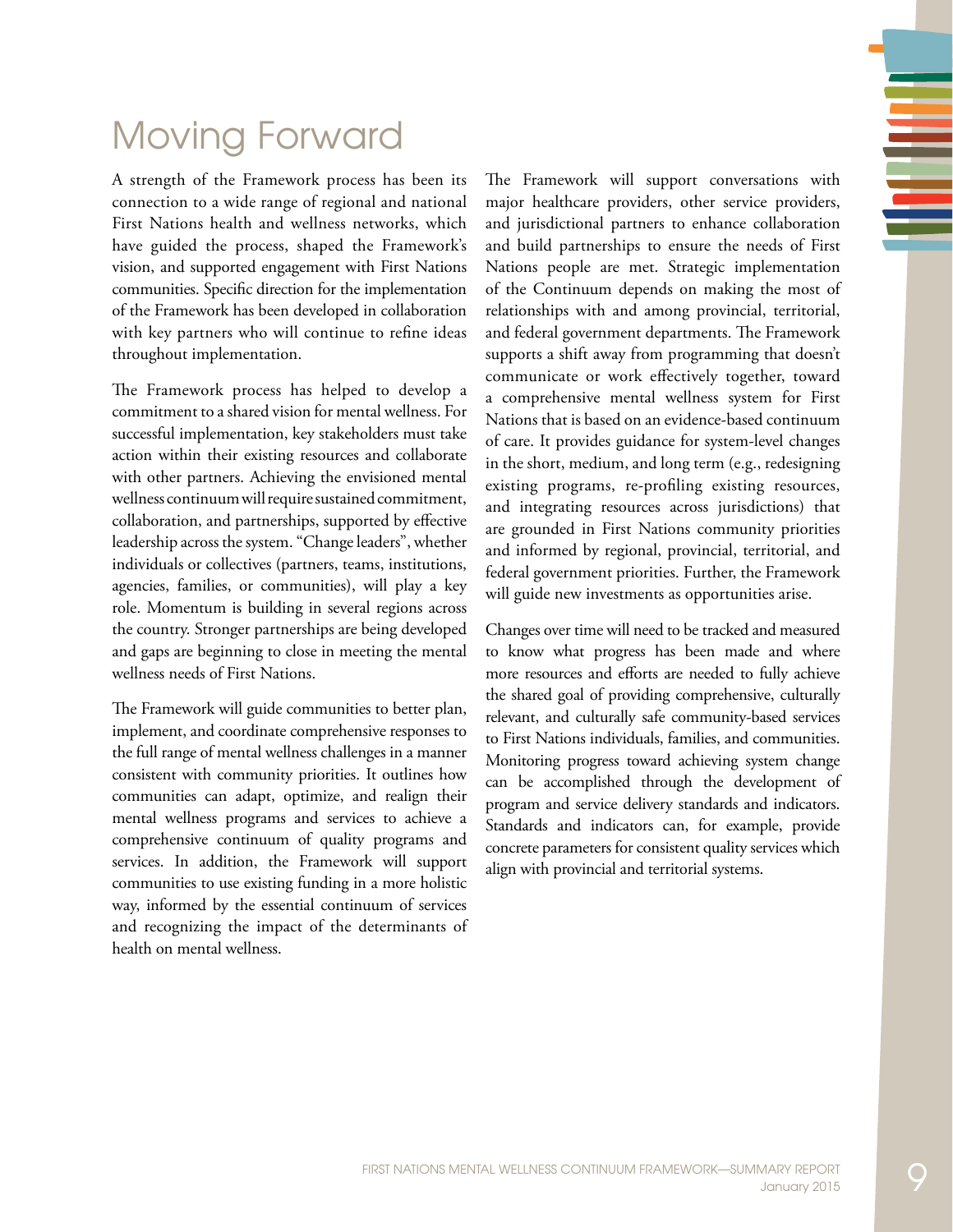# <span id="page-13-0"></span>Conclusion

The First Nations Mental Wellness Continuum Framework, developed through intensive collaboration between First Nations partners and Health Canada's First Nations and Inuit Health Branch, represents a shared vision wherein First Nations individuals, families, and communities across Canada are supported to enjoy high levels of mental wellness. Achieving this vision will require:

- Culturally-grounded community development and capacity building that reduces risk factors and increases protective factors;
- • Comprehensive, coordinated, high quality, culturally responsive mental wellness programs and services for First Nations people living on reserve; and
- Sustained commitment and collaboration of many First Nations, federal, provincial, and territorial partners supported by strong leadership and flexible funding.

Recognizing that a roadmap is needed to help guide and coordinate community, regional, and national action, the partners have collaborated on an evergreen Implementation Plan to accompany and put into practice the Framework. The Implementation Plan identifies urgent and actionable implementation priorities for the short, medium, and long term. It is expected that the list of priorities will change over time as new issues and opportunities emerge. As First Nations health organizations and federal and provincial governments develop workplans and as First Nations develop community wellness plans, the Continuum, the Framework and the Implementation Plan can serve as important resources.

An important next step will be the development of an evaluation plan that will support ongoing improvement in the implementation process as the partners work toward the envisioned continuum of mental wellness services.